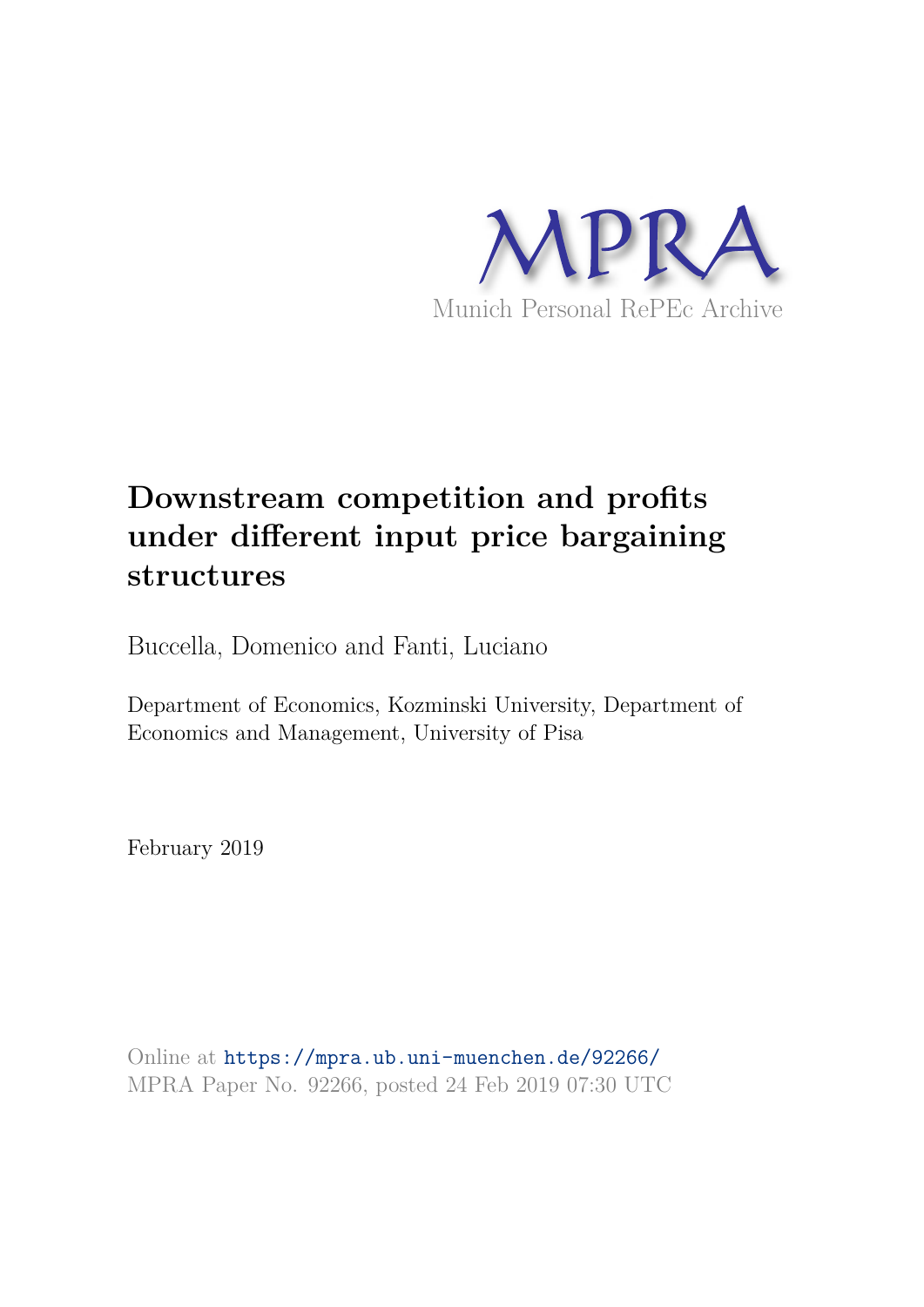# Downstream competition and profits under different input price bargaining structures

## **Domenico Buccella\* and Luciano Fanti**

## **Abstract**

In a vertically related duopoly with input price bargaining, this paper re-examines the downstream firms' profitability under different market competition degrees. Downstream firms earn highest profits with semi-collusion whose level depends on product differentiation and relative parties' bargaining power. Holding fixed the upstream suppliers' bargaining power, the more the products are differentiated, the higher the downstream firms' collusive level that maximize profits, regardless of the negotiations' structure. On the other hand, holding fixed the product differentiation degree: 1) with uncoordinated bargaining, the higher the upstream suppliers' bargaining power is, the lower the downstream firms' collusive level is; 2) with upstream firms' bargaining coordination, a U-shaped relation exists between the upstream firms' power and the downstream firms' collusive level that maximizes their profits.

Keywords: Decentralized/semi-coordinated bargaining; Right-to-Manage; Conjectural Variation model.

JEL Classification: D43, J51, L13

-

Domenico Buccella, Department of Economics, Kozminski University, Jagiellońska Street, 57/59 – 03301 – Warsaw, Poland. E-mail: buccella@kozminski.edu.pl; tel.: + 48 22 51 92 153

Luciano Fanti, Department of Economics and Management, University of Pisa, Via Cosimo Ridolfi, 10, I –56124 Pisa (PI), Italy. E-mail address: lfanti@ec.unipi.it; tel.: +39 050 22 16 369; fax: +39 050 22 16 3

We thank the participants at the VII Leonid Hurwicz Workshop on Mechanism Design Theory, Warsaw, 7-8 December 2018, for their useful comments and discussions. The usual disclaimers apply.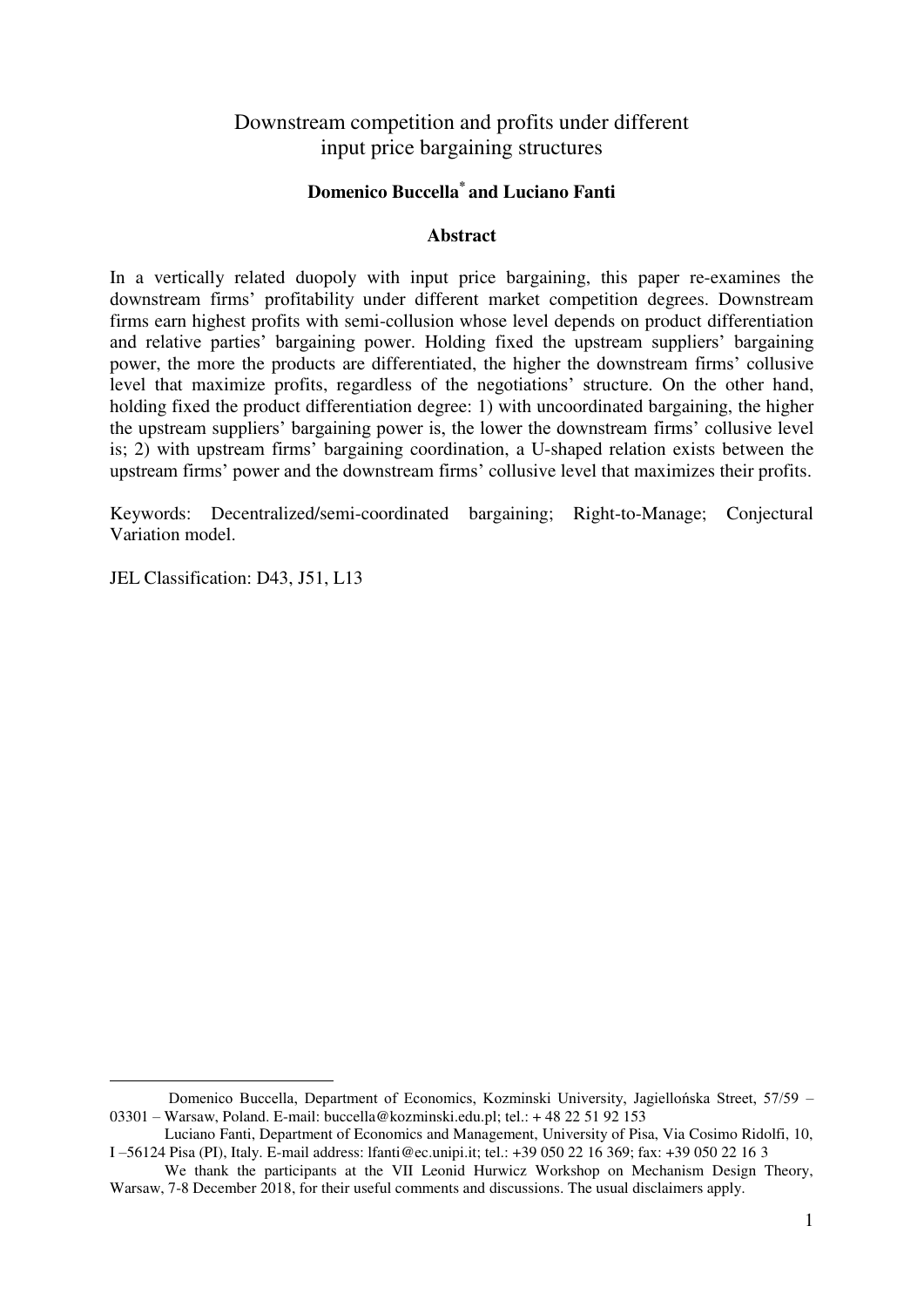## **1. Introduction**

Firms' profitability in vertically related markets is a core topic in industrial economics and organization, and its relevance relies on the fact that (often) input suppliers (and among them, unions as labor suppliers) have relations based on negotiated price (wage) contracts with the producers of the final goods for consumers.

Economic theory has stressed that several features must be taken into account when input price (wage) negotiations take place. One of the most relevant is the level of coordination between the parties during the bargaining process: either decentralized (uncoordinated) bargaining at each single upstream-downstream related unit or semi/full coordination among the parties during the negotiation process. The present paper precisely studies this aspect of negotiations. In particular, the work investigates the impact of upstream decentralization/coordination in input price bargaining and the competitive level of the downstream sector on downstream firms' profitability. The rationale for the focus on those bargaining structures is as follows. If input suppliers are considered labor unions, upstream coordination represents the case of an industry-wide union, widely observed in the real world, that conducts negotiations separately in different companies. Despite the decentralization trend in (wage) negotiations that has taken place in the OECD countries, this bargaining configuration is still extremely relevant in the European Union. In particular, it represents a central labor market institution in continental Europe (see e.g. Buccella, 2018).

In this respect, the current paper relates to a wide strand of the economic literature on bargaining. Considering unions as the input suppliers, authors such as Davidson (1988), Horn and Wolinsky (1988), and Bárcena-Ruiz and Garzón (2002) have analyzed the outcomes of different wage bargaining structures in oligopolies. Davidson (1988) studies simultaneous negotiations in a duopoly with homogeneous final products. In an influential paper, Horn and Wolinsky (1988) broaden Davidson's (1988) analysis to include the strategic effects emerging from product differentiation in a model in which input suppliers (unions) and downstream firms form bilateral monopolies. Those authors investigate the autonomous/coordinated negotiation structures endogenously arising in equilibrium and show that those structures crucially depend on the product substitutability/complementarity. Likewise, Bárcena-Ruiz and Garzón (2002) build a model in which multiunit firms and unions as labor input suppliers endogenously select their wage-bargaining structures.

The contributions of Symeonidis (2008) and Mukherjee (2010) are also similar to the present work. Symeonidis (2008) constructs a model whereby the firm-specific labor unions (upstream input suppliers) negotiate wages (input prices) and shows that, in the case of uniform wage (input price) negotiations, the product market cooperation among downstream firms increases the consumer surplus and social welfare when goods are close substitutes and the unions (upstream suppliers) have significant relative bargaining power. On the other hand, if unions (upstream suppliers) have low bargaining power, social welfare is higher under Cournot competition in the downstream market. Conversely, in the case of two-part wage (tariff) negotiations, the profits and union (upstream) utility decrease as the intensity of the competition decreases, and the opposite holds for the consumer surplus and total welfare.

Mukherjee (2010) extensively analyses the impact of product market cooperation in a Cournot duopoly with homogeneous goods, in which the labor market is characterized by the presence of an industry-wide union that negotiates wages separately but simultaneously with the firms. The author shows that the union's disagreement point in negotiations has a key impact on firms' profitability. In fact, if the union has a sufficiently strong bargaining power and the outside option is the anticipated duopoly equilibrium output, an increase in the degree of product market cooperation leads firms to expand output and to adopt a lower negotiated wage; therefore, cooperation among firms (measured by the coefficient of cooperation; see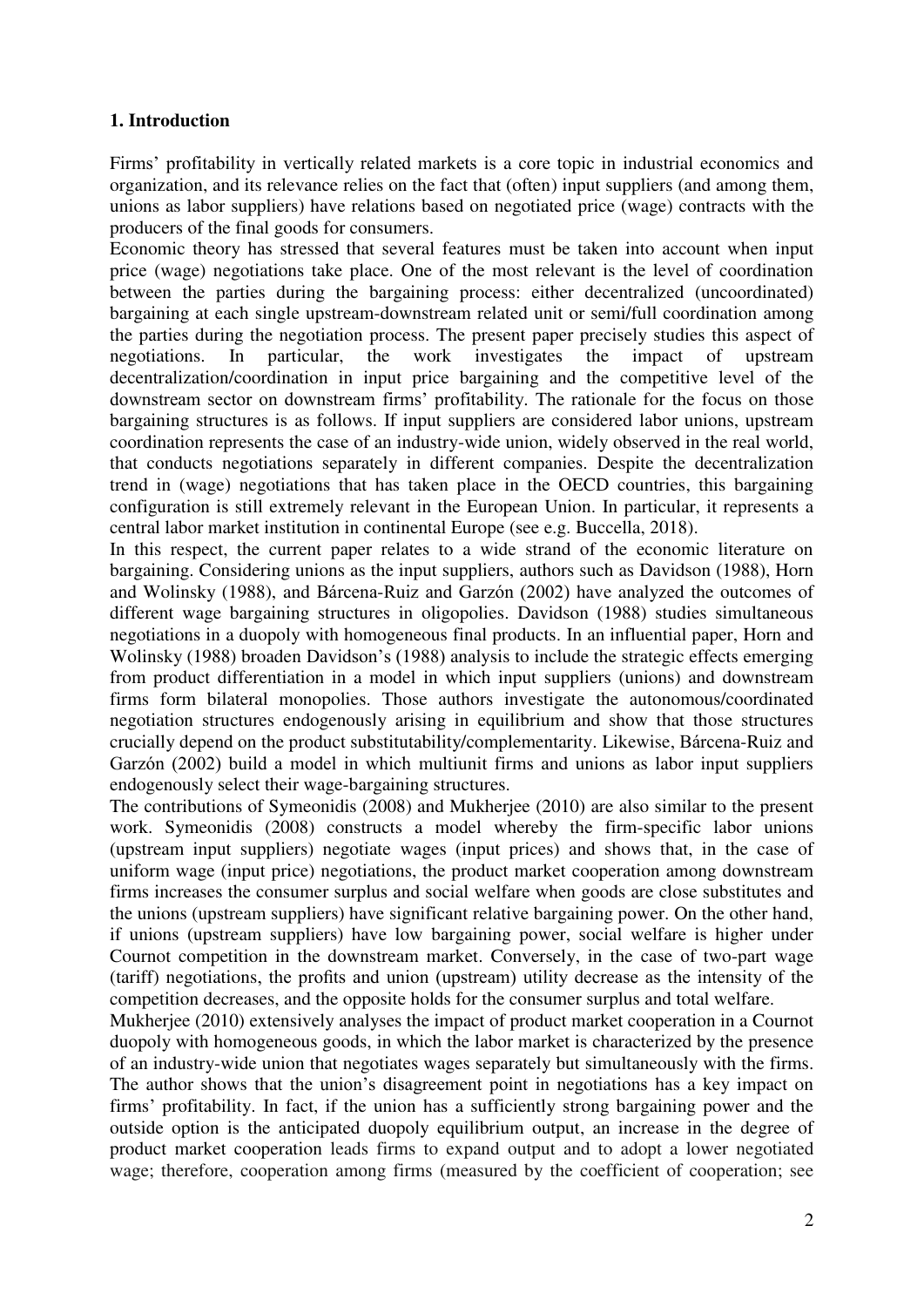e.g. Martin, 2002) yields an increase in profits due to its direct effect of output expansion and its indirect effect through wage. On the other hand, if the union's outside option is the monopoly output, the effect of market cooperation on output, negotiated wages, and profits is more complex. In fact, the monopoly output as a disagreement point allows the union to catch a larger share of the oligopoly rents and therefore to create a positive link between product market cooperation and wage. It follows that increasing product market cooperation tends to increase profits via its direct effect, but it tends to shrink profits because of the indirect effect through higher wages. As a consequence, the profits are maximized for intermediate levels of product market cooperation.

The paper also relates to the literature that studies the impact of different competition modes (Cournot vs. Bertrand) on profits in vertically related (mainly, unionized labor) markets (Correa-López and Naylor, 2004; Correa- López, 2007; Fanti and Meccheri, 2012; Alipranti et al., 2014; Basak and Wang, 2016; Basak, 2017; Wang and Li, 2018; Buccella and Fanti, 2018). In a decentralized wage (price) bargaining model with a monopolist upstream input supplier and two downstream final goods producers, Correa-López and Naylor (2004) show that, if the union (input supplier) is adequately wage (input price) oriented, Bertrand profits can be higher than Cournot ones, which is in contrast to the standard Singh and Vives' (1984) finding.<sup>1</sup> Using a different framework, Alipranti et al. (2014) substantiate the result of Correa-López and Naylor (2004); in fact, those authors build a two-part tariff vertical pricing contract model in which the input suppliers and the downstream firms negotiate at the decentralized level a wholesale price and a fixed fee. By contrast, Correa-López (2007) shows that, in the case of input price-centralized negotiations, profits are not only higher under Cournot competition, but also the quantity contract is the downstream firms' dominant strategy when the final products are substitutes. Indeed, if the input price is the outcome of centralized negotiations, the reversal of the Cournot-Bertrand profits ranking is usually precluded because the key element of the inter-union (upstream firms) competition in decentralized negotiations disappears.<sup>2</sup> Nonetheless, Fanti and Meccheri (2012) show that, while the literature has generally assumed linear costs, the assumption of convex costs may lead to the reversal of the Cournot-Bertrand profits ranking also in the presence of centralized negotiations.

Recently, Basak and Wang (2016), Basak (2017), Wang and Li (2018), and Buccella and Fanti (2018) reconsider the Cournot-Bertrand profit ranking in a vertically related upstream market for input (labor). Basak and Wang (2016) re-examine the endogenous selection of price (Bertrand) and quantity (Cournot) contracts in the vertically related upstream input market. Basak and Wang (2016) show that, in the case of full centralized bargaining with twopart tariff pricing, the price contract arises as the dominant strategy for downstream firms. Contrary to the findings obtained in similar vertical pricing models with decentralized negotiations, Basak (2017) shows that, in a centralized, industry-wide wage bargaining (input pricing contract), the downstream firms earn higher (lower) profits under Cournot competition than under Bertrand competition if the products are substitutes (complements), confirming the results of Correa-López (2007) and Fanti and Meccheri (2012). On the other hand, Wang and Li (2018) study the effect of downstream competition/cooperation in the presence of

<u>.</u>

<sup>&</sup>lt;sup>1</sup> Later, introducing labor decreasing returns, Fanti and Meccheri (2011) show that the "Cournot-Bertrand reversal result" may also apply in the presence of "total wage bill-maximizing" unions; that is, even if unions attach equal weight to wages and employment, thus when the crucial assumption of an adequately wage (input price) orientation is relaxed.

 $2^2$  This is clearly noted by Fanti and Meccheri (2012, 895): "it is easy to infer the crucial role for obtaining the reversal result played by wage competition between firm-specific unions". In particular, they attribute the absence of the reversal under centralized bargaining to the "wage rigidity result" proposed by Dhillon and Petrakis (2002) who state that, in the presence of a central union (input supplier), the wage rate (input price) is the same under both Cournot and Bertrand competition.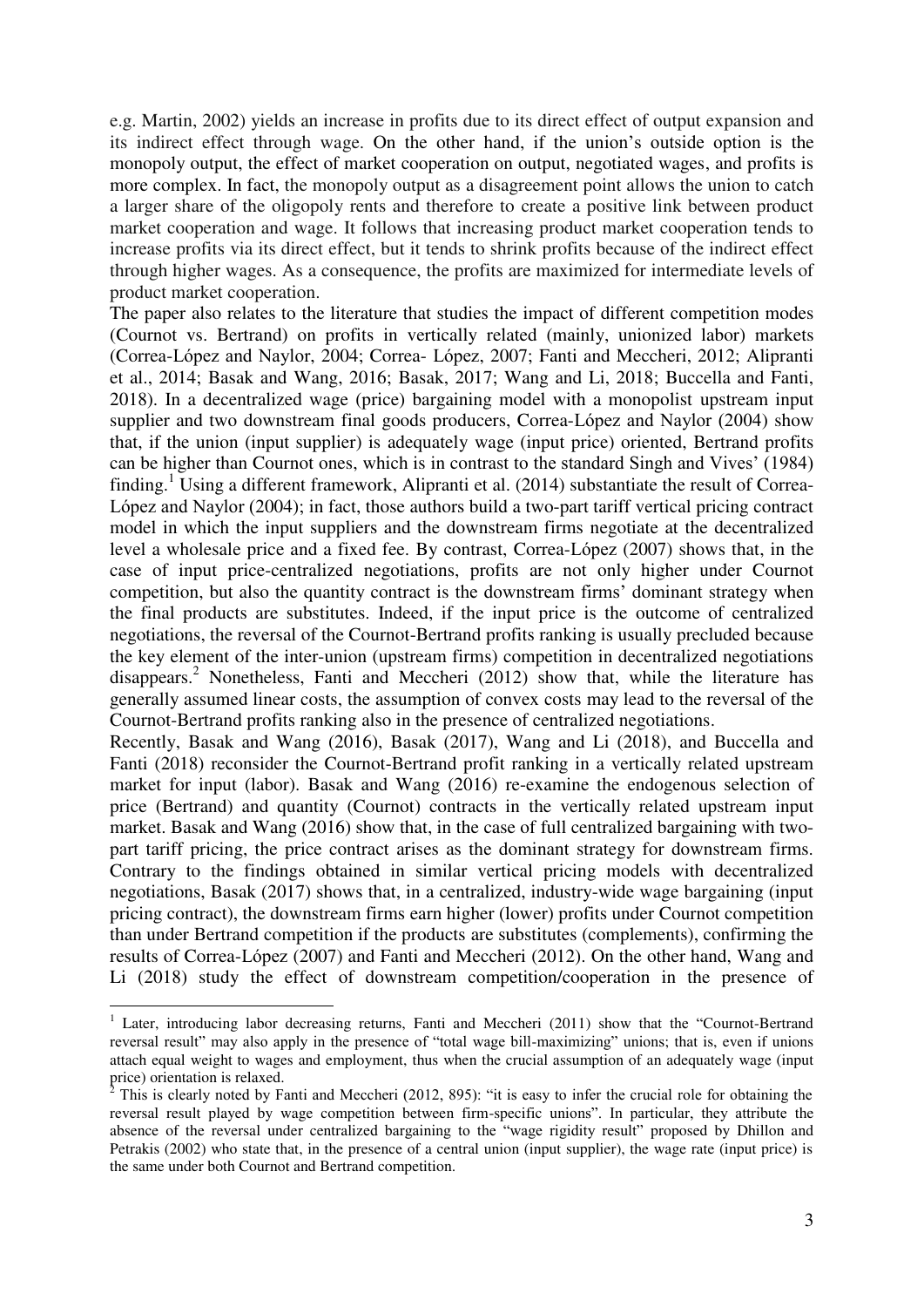decentralized bargaining between two downstream firms and an upstream monopolist over a two-part tariff input price. Wang and Li (2018) find that the upstream monopolist's profits (resp. the downstream firms) and the competition intensity in the downstream product market have a U-shaped (resp. inverted U-shaped) relation, independent of the competition modes; moreover, if the intensity of competition is sufficiently high (low), the downstream firms earn higher profits under Bertrand (Cournot) competition. Making use of a conjectural variation model, Buccella and Fanti (2018) re-examine the subject of the firms' profits ranking under different degrees of market competition in a unionized duopoly with industry-wide efficient bargaining. The authors show that, in the presence of separated wage negotiations, profits in Cournot-like competition are always larger than Bertrand-like ones; however, a uniform wage bargaining can lead to the appearance of profit-ranking reversal.

The present paper studies the effects of different upstream coordination levels in negotiations on downstream firms profitability, stressing the relevance of different levels of downstream market competition/cooperation, measured both by a conjectural variation model, particularly by the conjectural derivative (CD) parameter and the degree of differentiation among goods. The main reason for choosing the CD in this work, despite its theoretical shortcomings (lack of direct link to observable primitives like the share of cross participation, see e.g. Symeonidis, 2008, and Mukherjee, 2010; involvement of pseudo-dynamics on intrinsically static models, see e.g., Varian, 1992, p. 302, and Martin, 2002, p. 45), is the key virtue of this analytical tool, i.e. its adaptability in encompassing the study of different market structures. In essence, the CD covers the full range of market competition levels, from Bertrand competition to joint profit maximization, using a unique, simple parameter. The degree of product differentiation is also seen as another measure of the intensity of product market competition in industrial economics: the less the products are differentiated, the harsher the competition is among firms (Singh and Vives, 1984; Shy, 1995, pp. 138-140; Zanchettin, 2006; Fanti and Meccheri, 2014). Thus, the degree of product differentiation represents an additional element of analysis of the impact of market competition on the bargaining and, therefore, on firms' profitability.

The key results of the paper are as follows. It is shown that semi-collusion, but almost never full collusion, guarantees downstream firms the highest profitability. The precise level of semi-collusion changes as the degree of product differentiation and the relative parties' bargaining power vary. More precisely, the following relations hold. First, for a given level of the upstream suppliers' bargaining power, the more differentiated the products are, the higher the downstream firms' collusion level is to maximize their profits, regardless of the upstream suppliers' autonomous/coordinated bargaining structure. Second, while with decentralized input price (wage) bargaining, for a given degree of product differentiation, the higher the upstream suppliers' bargaining power is, the lower the collusion level is of the downstream firms' behavior to maximize profits, with bargaining coordination of the upstream input suppliers a U-shaped relation exists between the upstream firms' bargaining power and the downstream sector's competition level. In fact, downstream firms' profits are at their maximum with high collusive levels, either when the upstream firms' bargaining power is extremely low or extremely high, while profits are at their maximum for moderated levels of collusion when the upstream firms' bargaining power is intermediate. Therefore, the policy insight is that governments and antitrust authorities need a complete analysis of the related upstream sector(s) practices (or the labor market institution in place) before designing a policy intervention to regulate product market competition in an industry.

The rest of the paper is organized as follows. Section 2 presents the model and the results. Section 3 closes with an outline of the future research.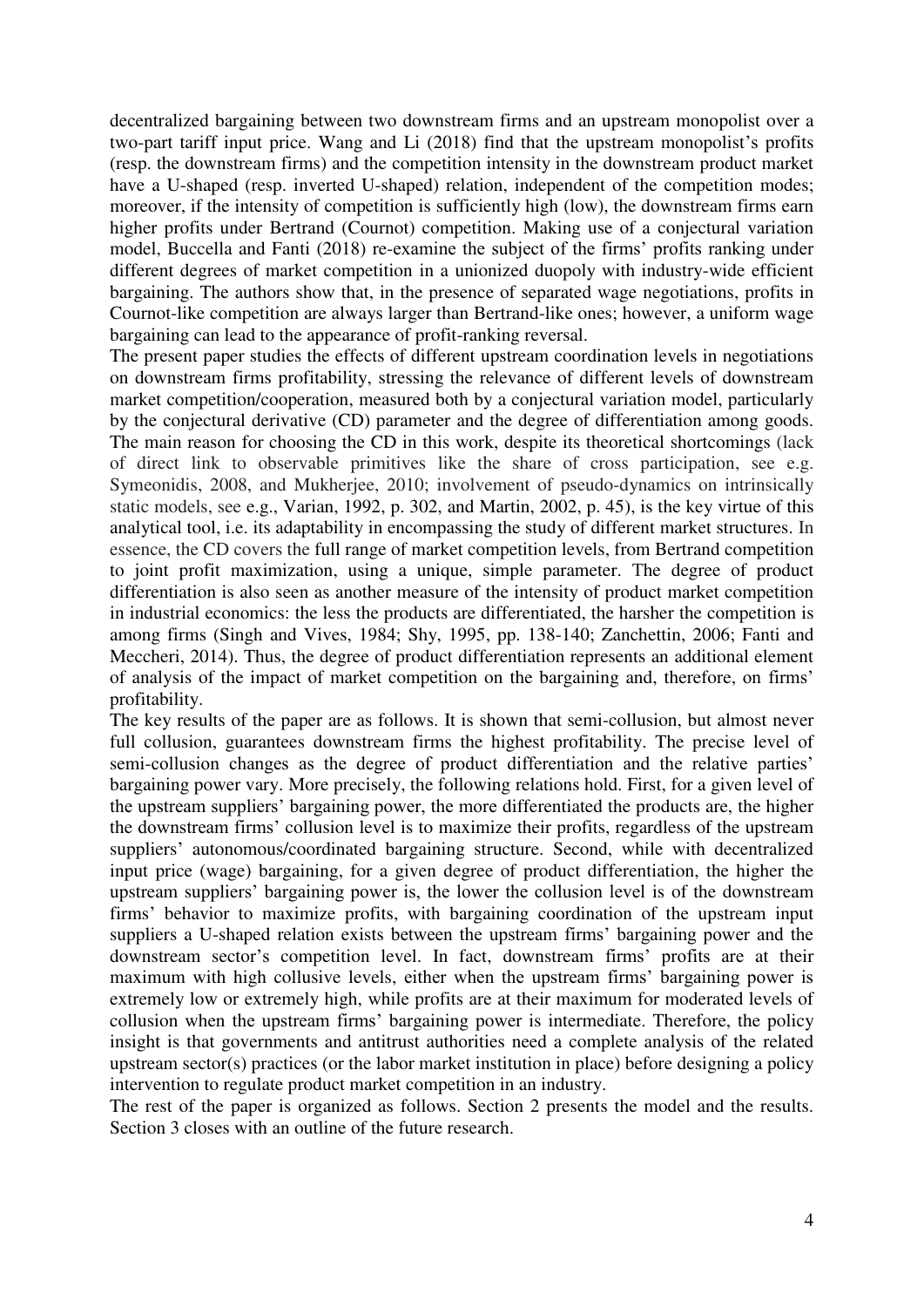#### **2. The model and the results**

Let us consider a duopoly industry in which firms 1 and 2 operate. Each firm produces differentiated goods using only labor (or a single input), *l*, as a factor of production with a constant returns-to-scale technology. For simplicity, let us assume that each worker (unit of input) produces one unit of the goods, i.e.  $l = q$  so that employment and production are equivalent. The linear (inverse) demand schedules for goods are

$$
p_i = 1 - q_i - cq_j, \ i, j = 1, 2 \quad i \neq j,
$$
\n(1)

where  $q_i$  and  $q_j$  are the two firms' production levels, and  $c \in [0,1]$  defines the degree of product differentiation. When  $c = 0$ , the goods are independent, and when  $c \rightarrow 1$ , the goods tend to be substitutes. To describe different degrees of market competition, the model assumes that firms decide their production levels according to a CD model (Dowrick 1989; De Fraja 1993, Buccella 2011, 2014, 2015). Defining  $\lambda_i \in (-1,1)$  as  $\lambda_i = dq_i(q_i)/dq_i$ , it follows that, when  $\lambda_i = 0$ , the model collapses in the Cournot model; values of  $\lambda_i$  above zero indicate that firms adopt a more collusive behavior, whereas values of  $\lambda_i$  below zero denote that the industry is more competitive. As is common in the literature (see e.g. Martin, 2002, p. 46), it is assumed that all firms have identical, symmetric conjectures, so that  $\lambda_i = \lambda_i = \lambda$ . Consequently, the firm's profits are

$$
\pi_i = [1 - q_i - c q_j(q_i) - w_i]q_i, \ i, j = 1, 2 \quad i \neq j. \tag{2}
$$

In the next section, the analysis considers the Right-to-Manage (RTM) framework. Under RTM, firms and unions (upstream suppliers) bargain over the wage level (input price) in the first stage. Then, once the wage has been negotiated, the firms choose the output levels in stage two (e.g. Nickell and Andrews, 1983). As usual, the model is solved by backward induction. Therefore, in the presence of RTM negotiations, in stage 2, from first-order conditions (FOCs) of (2), the equilibrium output in terms of input prices (wages) is

$$
q_i = \frac{2(1 - w_i) - c[(1 - w_j - \lambda(1 - w_i))]}{4(1 + c\lambda) - (1 - \lambda^2)c^2} \quad i, j = 1, 2 \quad i \neq j
$$
\n(3)

Thus, downstream firms' profits can be expressed as

$$
\pi_i = \frac{(1+c\lambda)\{2(1-w_i) - c[(1-w_j - \lambda(1-w_i))]\}}{4(1+c\lambda) - (1-\lambda^2)c^2} \quad i, j = 1, 2 \quad i \neq j \tag{4}
$$

#### *2.1 RTM model, upstream decentralized bargaining*

Let us first consider decentralized input price (wage) negotiations as in Correa-López and Naylor (2004) and Alipranti et al. (2014). Input price (wage) negotiations take place simultaneously and autonomously in the two bargaining units. Under decentralized negotiations, the upstream suppliers' profit function (union utility) takes the following form:

$$
\Omega_i = (w_i - w_0)q_i \, , \, i, j = 1, 2 \, . \tag{5}
$$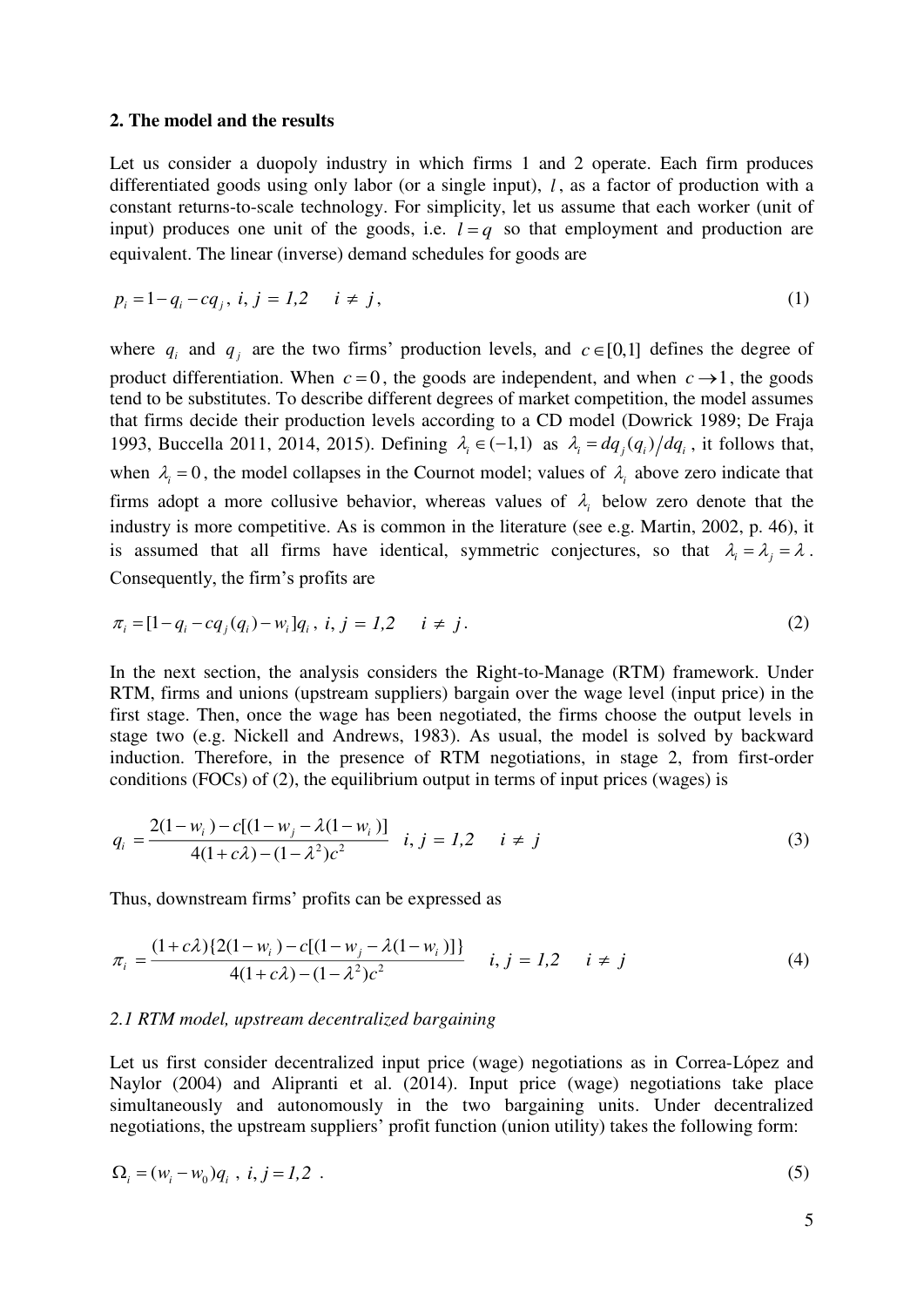As is common in the literature, it is assumed that the input suppliers have symmetric bargaining power across units. Moreover, it is assumed that the upstream suppliers (firmspecific union) are neutrally oriented in their preferences over input price (wages) and output (employment) (or, an alternative interpretation is that it is risk neutral). The positive utility of the upstream supplier (firm or union) derives from the fact that the input price (bargained wage) is above the marginal cost (or reservation wage),  $w_0$ , set, without loss of generality, equal to zero. The following generalized Nash Product models the bargaining solution

$$
NP_i = (\Omega_i)^{\alpha} \left( \pi_i \right)^{(1-\alpha)} \quad i, j = 1, 2 \tag{6}
$$

where the parameter  $\alpha \in (0,1)$  is the upstream suppliers' relative bargaining power. In the case of decentralized negotiations, it is reasonable to assume that, when negotiations break down, the disagreement point of both bargaining parties equals zero. Given the Nash product in (6), it can be derived that the negotiated input prices (wages) in equilibrium are

$$
w_i^* = \frac{\alpha[2 - c(1 - \lambda)]}{4 - c(\alpha - 2\lambda)}, \quad i, j = 1, 2
$$
 (7)

with  $\frac{w_i^*}{\sqrt{2}}$  < 0 *c*  $\frac{\partial w_i^*}{\partial c}$  < 0: with substitute goods, the duopoly rents tend to shrink, and the upstream supplier (union) captures a lower share of those rents. Substitution of (7) into (3) leads to the equilibrium output

$$
q_i^* = \frac{(2-\alpha)(2+\lambda c)}{[4-c(\alpha-2\lambda)][2+(1+\lambda)c]}
$$
(8)

with  $\frac{\dot{q_{i}^{*}}}{\sim}$   $<$   $0$ λ  $\frac{\partial q_i^*}{\partial \lambda} < 0$  and  $q_i^* \geq 0$ *c*  $\partial q_i^* >$  $\partial c$  < if  $\lambda \leq \lambda^{T}(\alpha, c)$  $\leq \lambda^{\mathsf{T}}(\alpha, c)$  in the relevant parameter space.<sup>3</sup> The rationale for the latter result is as follows. An increase in product differentiation shrinks output because firms can increase prices and, consequently, rents. However, if the market presents more the characteristic of Bertrand-like competition, firms can find beneficial output expansion in the presence of substitute goods to capture larger market shares in a wide range of upstream supplier bargaining strength (see Buccella, 2015). After substitutions of the equilibrium output and input prices in (7) and (8) into (6), the following expression for the downstream firms' profits is obtained

$$
\pi_i = \frac{(1+c\lambda)(2-\alpha)^2(2+\lambda c)^2}{[4-c(\alpha-2\lambda)]^2[2+(1+\lambda)c]^2} \quad i, j = 1, 2
$$
\n(9)

An analytical inspection reveals that, in the significant range of the parameters, the following comparative static applies  $\frac{\partial u_i}{\partial r} < 0$ *c*  $\frac{\partial \pi_i}{\partial c}$  < 0: the market interactions tend to lower production levels if the goods are more differentiated, firms can charge higher prices, and therefore can earn larger profits.

<u>.</u>

<sup>&</sup>lt;sup>3</sup> The analytical expression of  $\lambda^T(\alpha,c)$  is algebraically complex and not elegant. Therefore, for economy of space, it is not reported. The interested reader can obtain its expression upon request from the authors.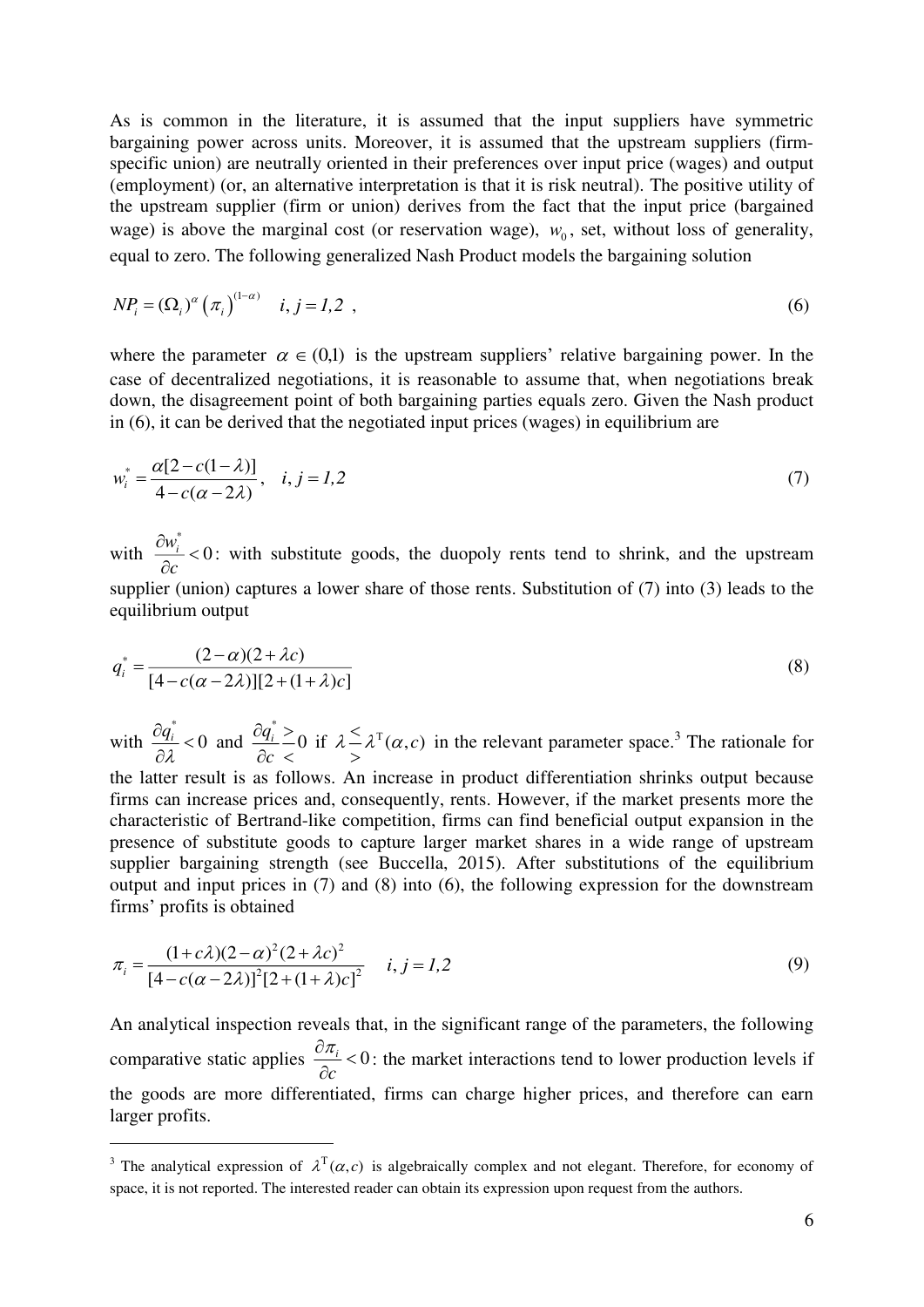Table 1: values of  $\lambda^*$  such that profits are maximal under RTM with decentralized *negotiations, for given degrees of product differentiation and union bargaining power* 

| lambda max |      | Alpha |       |       |       |       |
|------------|------|-------|-------|-------|-------|-------|
| Profits    |      | 0.05  | 0.25  | 0,5   | 0.75  | 0.95  |
|            | 0,25 | 0.969 | 0,845 | 0.69  | 0,534 | 0,409 |
|            | 0,5  | 0,963 | 0,818 | 0,634 | 0,447 | 0,296 |
|            | 0.9  | 0,956 | 0.78  | 0,551 | 0,31  | 0,1   |

Differentiation of (9) with respect to  $\lambda$  yields

-

$$
\frac{\partial \pi_i}{\partial \lambda} = \frac{c^2 (2 + c\lambda)(2 - \alpha)^2 [(2\lambda^2 + (\alpha - 2)\lambda + 3\alpha)\lambda c^2 + (4\alpha(\lambda + 1) + 8\lambda(\lambda - 1))c + 4\alpha + 8\lambda - 8]}{[4 - c(\alpha - 2\lambda)]^3 [2 + (1 + \lambda)c]^3}.
$$
(10)

The expression in (10) has not an immediate interpretation; however, the numerical simulations in Table 1 show that, in the relevant range  $\alpha \in (0,1)$  and  $c \in [0,1]$ ,  $\exists \lambda^*(\alpha, c) \left| \frac{\partial \pi_i}{\partial \lambda} \ge 0 \right|$  $\in (0,1)$  and  $c \in [0,1]$ ,  $\exists \lambda^*(\alpha,c) \left| \frac{\partial \pi_i}{\partial s} \right| \geq$  $\hat{o}$ ; that is, a degree of market competitiveness exists such that profits are maximized. An analytical inspection of Table 1 reveals the following result.<sup>4</sup>

**Result 1.** *In a duopoly with CV and decentralized input price (wage) bargaining under RTM: 1) for a given level of the upstream supplier (union) bargaining power, the higher the degree of substitutability, the less collusive the firms' behavior to maximize profits is; 2) for a given level of product differentiation, the higher the upstream firms bargaining power, the lower the downstream firms' collusive level is to maximize profits.* 

The economic intuition behind Result 1 can be explained by exploiting the envelope theorem. Consider the first part 1) of Result 1. Holding constant the bargaining power of the upstream

input supplier (union or manufacturer),  $\alpha = \alpha$ , an analytical inspection and the results in Table 1 show that  $\frac{d\lambda(c)}{dc}$  < 0  $dc \mid _{a=\bar{a}}$  $\lambda$ 1  $< 0$ . Based on the envelope theorem (see e.g. Varian, 1992,

p.492) it is obtained that  $\text{sign}\ \frac{d\lambda(c)}{d\lambda} = \text{sign}\ \frac{\partial^2 \pi(\lambda(c), c)}{\partial \lambda(c)}$ *dc c ∂λ∂c*  $\lambda(c)$  .  $\partial^2 \pi(\lambda)$ λi  $=\text{sign}\ \frac{\partial^2 \pi(\lambda)}{\partial \lambda \partial}$ ; that is, the sign of the derivative with respect to the conjectural parameter depends on the second cross-partial derivatives of the profit function with respect to the two parameters measuring the degree of market competition,  $\lambda$  and  $c$ . Indeed, the analysis of the second cross-partial (mixed) derivatives of the profit function shows the substitutability/complementarity of the two parameters on firms' profitability. Given the negative sign of  $\frac{d\lambda(c)}{dc}$  $\frac{\lambda(c)}{1}$ , it follows that lower product differentiation has a substitute effect on (reduces) profitability with respect to the conjectural parameter. With a similar reasoning, consider now part 2) of Result 1. Keeping constant the degree of

<sup>&</sup>lt;sup>4</sup> Further analytical inspection of (10) reveals that, in the relevant parameter space, 2  $\frac{\pi_i}{2^2} \leq 0$  $\lambda$  $\frac{\partial^2 \pi_i}{\partial \overline{\partial}} \leq$  $\hat{c}$ , and thus, the second-order conditions (SOCs) are satisfied.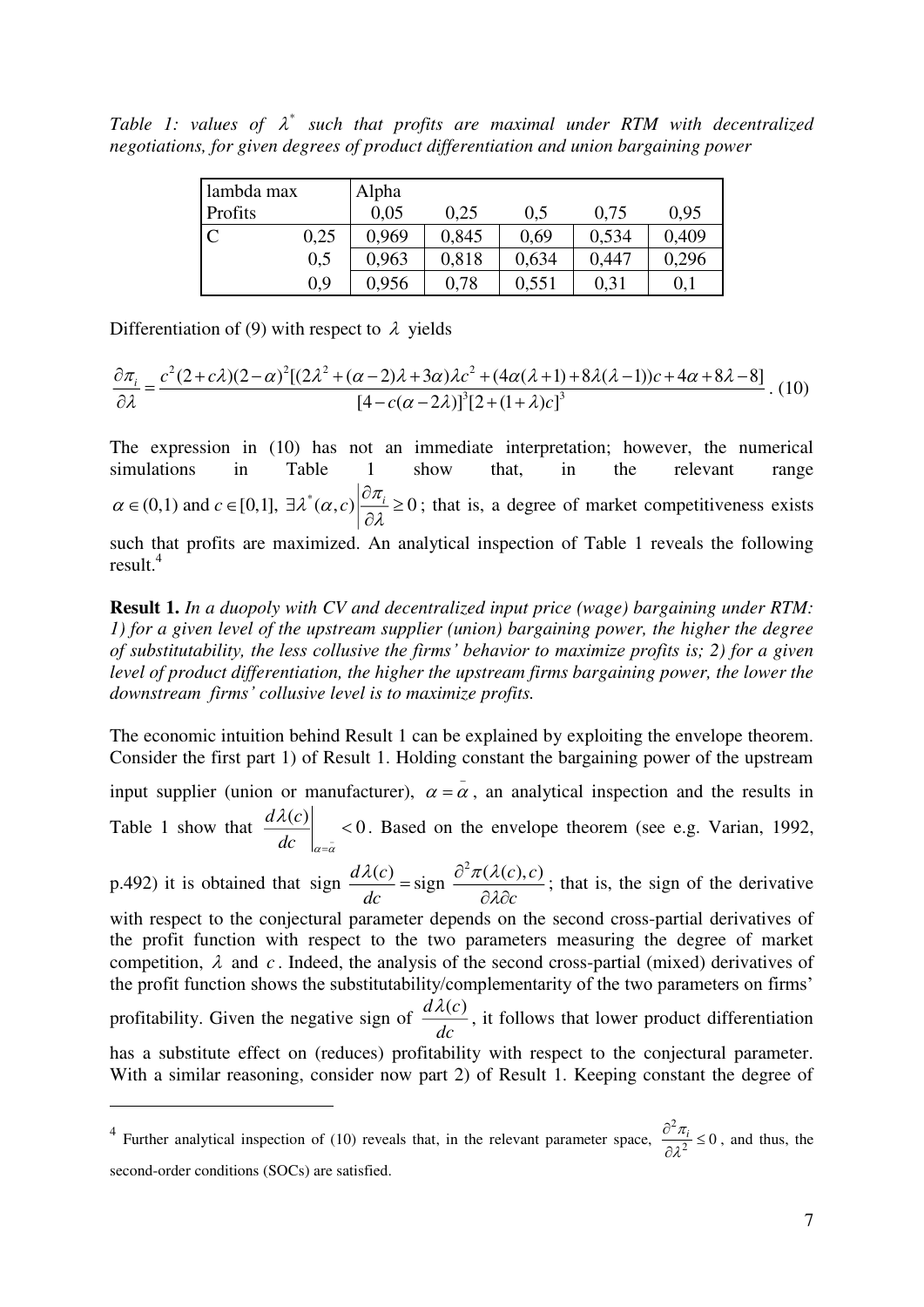product differentiation,  $c = c$ , an analytical inspection and the results in Table 1 reveals that  $\left| \frac{(\alpha)}{\alpha} \right|$  < 0 *d*  $\lambda(\alpha)$ . Again, from the envelope theorem, one gets that

 $c = c$ *d*  $\alpha \mid_{c=1}$  $\lambda(\alpha)$   $\partial^2 \pi(\lambda(\alpha), \alpha)$ 

 $sign \frac{d\lambda(\alpha)}{d\alpha} = sign \frac{\partial^2 \pi(\lambda(\alpha), \alpha)}{\partial \lambda \partial \alpha}$  $\alpha$   $\partial \lambda \partial \alpha$  $=\text{sign}\ \frac{\partial^2 \pi(\lambda)}{\partial \lambda \partial}$ , that is, the sign of the derivative with respect to the

conjectural parameter depends on the second cross-partial derivatives of the profit function with respect to the conjectural parameters and the bargaining power,  $\lambda$  and  $\alpha$ . Given that  $\frac{d\lambda(\alpha)}{d}$  < 0 *d*  $\lambda(\alpha)$  $\frac{d^{(2)}}{dx}$  < 0, the analysis of the second cross-partial derivatives of the profit function reveals

that, when the upstream suppliers' bargaining power increases, it has a substitute effect on (reduces) downstream firms' profitability. In fact, the upstream suppliers charge high input prices (wages, in case of unions), thus increasing the downstream firms' total costs and reducing output. However, the downstream firms' collusion on output decreases when the upstream suppliers' bargaining power rises: a further output reduction does not sufficiently push upward the downstream firms' final prices and, therefore, the impact of the increase in total costs due to higher input prices overcomes the overall effect of output reduction on revenues. As a consequence, to increase their profitability, downstream firms behave in a (relatively) more competitive fashion.

#### *2.2 RTM model, upstream coordinated bargaining*

Let us now consider the case of the upstream suppliers' coordinated bargaining (i.e. a form of semi-centralized bargaining) as Mukherjee (2010) and Basak (2017) in a similar fashion do. This can be alternatively interpreted as a monopoly upstream firm (an industry-wide union) negotiating with downstream firms. The cases of separate input prices (wages) are analyzed. The coordinated upstream suppliers (industry-wide union) negotiate(s) simultaneously though disjointedly with each downstream firm the input price (wage) to catch the idea that the coordinated upstream suppliers (industry-wide union) can have an incentive to behave opportunistically during the bargaining process (see McAfee and Schwartz, 1994; Milliou and Petrakis, 2007). In other words, the coordinated upstream suppliers (industry-wide union) cannot commit to each downstream firm that it will not negotiate more favorable conditions to enhance the competitive position of the rival. Under separate negotiations, the (coordinated) upstream suppliers profit function (union utility) takes the following form:

$$
\Omega = (w_i - w_0)q_i + (w_j - w_0)q_j, \ i, j = 1, 2 \quad i \neq j. \tag{11}
$$

and, as in the previous subsection, it is assumed that the coordinated upstream suppliers (union) are (is) neutrally oriented in the preferences over input prices (wages) and output (employment) (or, assumption of risk neutrality). The marginal cost (or reservation wage),  $w_0$ , is equal to zero as before.

The following generalized Nash Product now models the bargaining solution

$$
NP_i = (\Omega - D_j)^{\alpha} (\pi_i)^{(1-\alpha)} \quad i, j = 1, 2 \quad i \neq j,
$$
\n(12)

where  $D_j$  is the coordinated upstream input suppliers' (industry-wide union's) outside option. On the other hand, each downstream firm's outside option is zero. As is known (e.g. Horn and Wolinsky 1988), the bargaining parties' outside option can be diversely specified. In contrast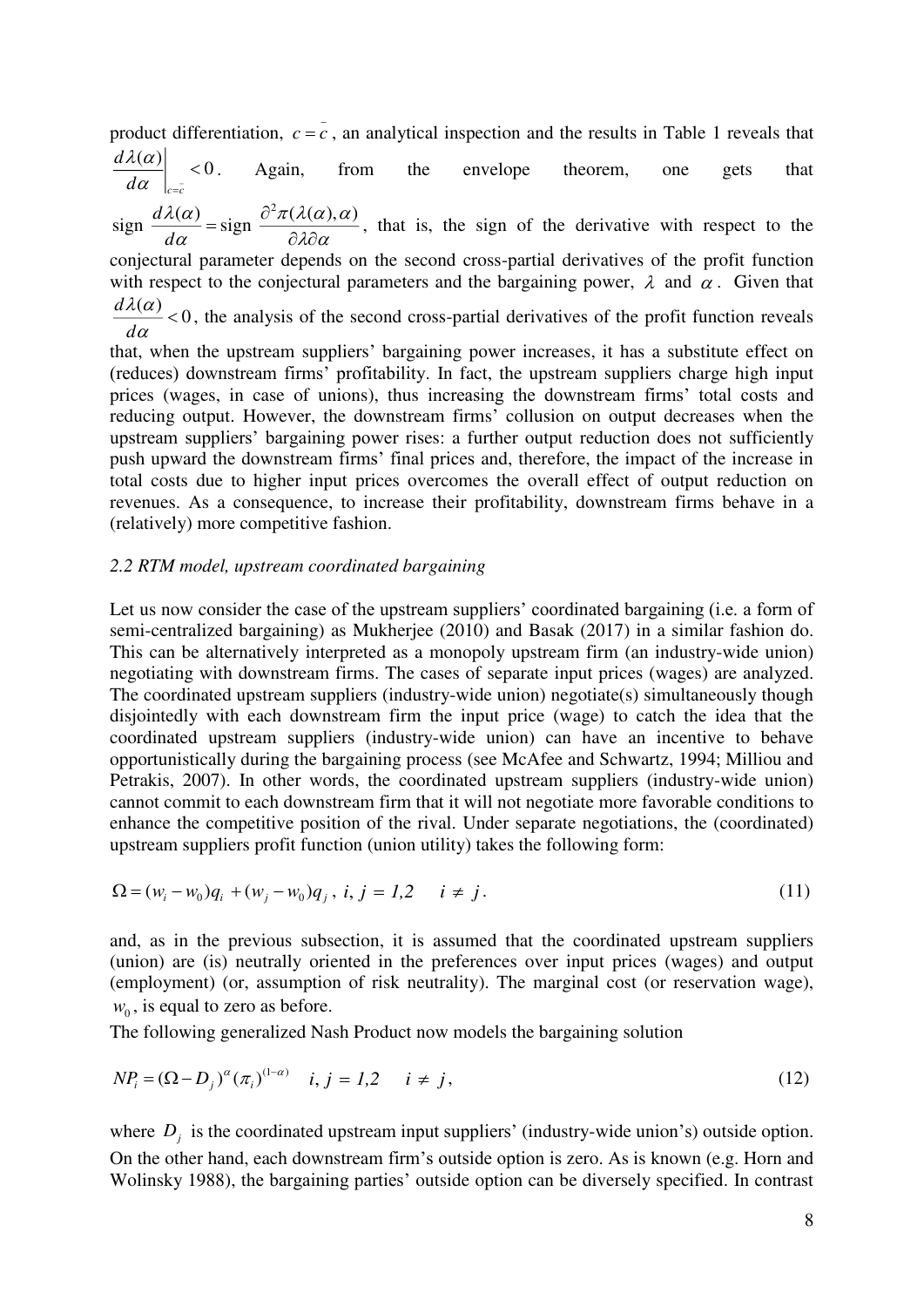to Basak (2017) and as in Mukherjee (2010), the paper considers that, in the case of a breakdown in the negotiations at the bargaining unit *<sup>i</sup>* , firm *j* can produce the anticipated duopoly equilibrium output,  $q_j^*$ , at the equilibrium wage,  $w_j^*$ , where \* $D_{\lambda}$  of  $(1 \dots {}^{*}D - 1(1 \dots {}^{*}D))$  $2\lambda a^2$  $2(1 - w_i^{*D}) - c[(1 - w_i^{*D} - \lambda(1 - w_i^{*D}))]$  $4(1 + c\lambda) - (1 - \lambda^2)$  $D_1$   $_2$   $_3$   $_4$   $_5$   $_2$   $_3$   $_4$   $_2$   $_4$   $_5$   $_2$   $_4$   $_5$   $_2$   $_4$   $_5$   $_2$   $_4$   $_5$   $_2$   $_3$   $_4$   $_5$   $_6$   $_7$   $_8$   $_7$   $_8$   $_7$   $_8$   $_7$   $_8$   $_7$   $_8$   $_7$   $_8$   $_7$   $_8$   $_8$   $_9$   $_8$   $_9$   $_8$   $D = \frac{2(1 - w_j)}{w_j}$   $C_1(1 - w_i)$   $C_2(1 - w_j)$ *j*  $w_i^{\ast D}$ ) –  $c[(1-w_i^{\ast D}-\lambda(1-w_i^{\ast D}))$ *q*  $c\lambda$ ) –  $(1 - \lambda^2)c$  $\lambda$  $\lambda$ ) – (1 –  $\lambda^2$  $\mu_{*D} = 2(1 - w_j^{*D}) - c[(1 - w_i^{*D} - \lambda(1 =$  $+c\lambda$ ) – (1 – . That is, the disagreement utility is  $D_j = w_j^* q_j^* = w_j q_j$ . In the presence of separate input price (wage) negotiations, given (11), maximization w.r.t.  $w_i$  of the Nash Product in (12) with the above definition of  $D_j$  leads in equilibrium to

$$
w_i^* = w_j^* = \frac{\alpha[2 - c(1 - \lambda)]}{2[2 - c(\alpha - \lambda)]}, \qquad i, j = 1, 2
$$
\n(13)

with  $\frac{w_i^*}{q} < 0$ *c*  $\frac{\partial w_i^*}{\partial c}$  < 0: as the goods become more differentiated ( $c \rightarrow 0$ ), the degree of competition among firms decreases; consequently, the duopoly rents increase and the union can catch a larger share of those rents. Substitution of (13) into (3) gives the equilibrium output,

$$
q_i^* = \frac{2(2-\alpha) - c[\alpha - \lambda(2-\alpha)]}{2[2 - c(\alpha - \lambda)][2 + (1+\lambda)c]}.
$$
\n(14)

with  $\frac{q_{\scriptscriptstyle i}^*}{2}$   $<$   $0$ λ  $\frac{\partial q_i^*}{\partial \lambda}$  < 0. Further analytical inspection reveals that  $\frac{q_i^*}{q} < 0$ *c*  $\frac{\partial q_i^*}{\partial c}$  < 0 for  $\lambda \in (\approx -.265,1)$ , while \*  $\frac{q_i^*}{q_0^*} \geq 0$ *c*  $\partial q_i^* >$  $\partial c$  < for  $\lambda \in (-1, -.265]$  if  $c^{\geq} c^{\top}(\alpha)$  $\leq c^{1}(\alpha)$  in the relevant parameter space. The rationale for this finding is that, if the market is not characterized by a high degree of competitiveness, an increase in product differentiation shrinks output because firms can further raise prices and, consequently, rents. Nonetheless, if the market is characterized by more Bertrand-like competition, downstream firms can find beneficial output expansion in the presence of substitute goods to capture larger market shares in a wide range of the coordinated upstream suppliers (industry-wide union) bargaining strength (see Buccella, 2015). Further substitution of (13) and (14) into (4) gives the expression of the downstream firms' profits

$$
\pi_i = \frac{(1+c\lambda)\{2(2-\alpha) - c[\alpha - \lambda(2-\alpha)]\}^2}{4[2 - c(\alpha - \lambda)]^2 [2 + (1+\lambda)c]^2}
$$
\n(15)

with  $\frac{\partial u_i}{\partial t} < 0$ *c*  $\frac{\partial \pi_i}{\partial c}$  < 0, whose economic rationale is as in the previous subsection. Differentiation of (15) with respect to  $\lambda$  leads to

$$
\{[(\lambda+1)^{2}\alpha^{2}+(\lambda^{3}-5\lambda)\alpha-2\lambda^{3}+2\lambda^{2}]c^{2} + [4\alpha^{2}(1+\lambda)+(4\lambda^{2}-4\lambda-8)\alpha-8\lambda(\lambda-1)c] +
$$
  
\n
$$
\frac{\partial\pi_{i}}{\partial\lambda} = \frac{4\alpha^{2}+(4\lambda-8)\alpha-8(\lambda-1)\}c^{2}\{[(\lambda+1)\alpha-2\lambda]c+2\alpha-4\}}{4[2+(1+\lambda)c]^{3}[(\alpha-\lambda)c-2]^{3}}.
$$
\n(16)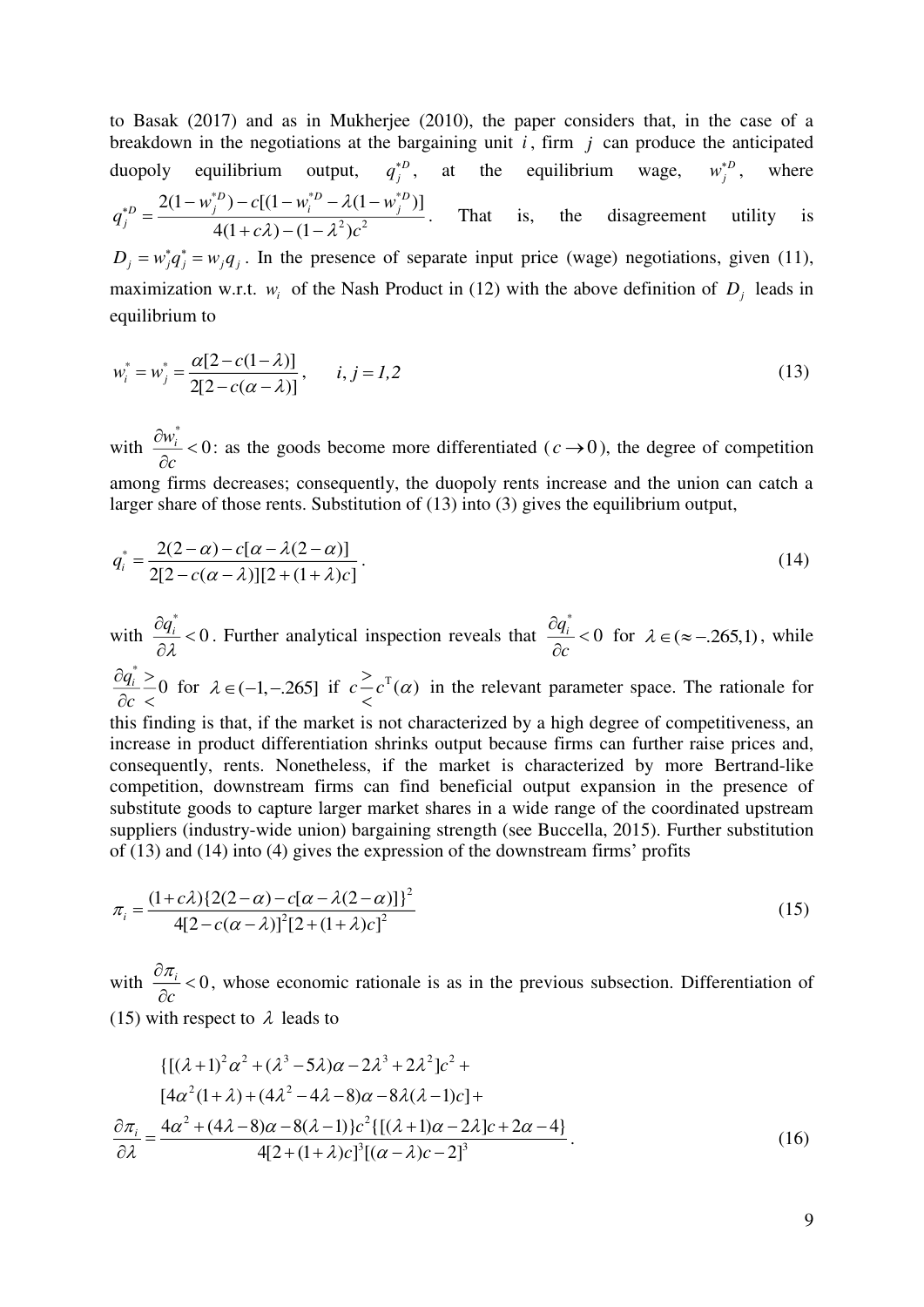Table 2: values of  $\lambda^*$  under separated RTM such that profits are maximal, for given degrees *of product differentiation and union bargaining power* 

| lambda max  |      | alpha |       |       |       |       |  |  |  |
|-------------|------|-------|-------|-------|-------|-------|--|--|--|
| profits     |      | 0,05  | 0,25  | 0.5   | 0,75  | 0.95  |  |  |  |
| $\mathbf c$ | 0,25 | 0,969 | 0,863 | 0,777 | 0,786 | 0.93  |  |  |  |
|             | 0,5  | 0,964 | 0,835 | 0,719 | 0,714 | 0,9   |  |  |  |
|             | 0.9  | 0,957 | 0,793 | 0,622 | 0,572 | 0,842 |  |  |  |

The expression in (16) is not of straightforward interpretation; however, the numerical simulations in Table 2 show that, in the relevant range of  $\lambda \in (-1,1)$ , for  $\alpha \in (0,1)$  and  $c \in (-1,1)$ ,  $\exists \lambda^*(\alpha, c) \left| \frac{\partial \pi_i}{\partial \lambda} \ge 0 \right|$  $\in (0,1)$  and  $c \in (-1,1)$ ,  $\exists \lambda^*(\alpha,c)$   $\frac{\partial \pi_i}{\partial s} \ge$  $\partial$ ; in other words, there exists a degree of market competitiveness such that maximizes profits. From the analytical inspection of Table 2, the next result follows.<sup>5</sup>

**Result 2.** *In a duopoly with CV and coordinated upstream suppliers (industry-wide union) and separated wage bargaining under RTM: 1) for a given level of the upstream firms' bargaining power, the higher the degree of substitutability, the less collusive the firms' behavior is to maximize profits; 2) for a given level of product differentiation, a U-shaped relation exists between the upstream suppliers' bargaining power and the degree of competitiveness. The firms' profits are maximized by high collusive behaviors either when the upstream firms' bargaining power is low or high higher, while they are maximized for more moderated collusive behaviors if the upstream input supplier bargaining power is at intermediate levels.* 

The economic intuition behind part 1) of Result 2 is precisely as in part 1) of Result 1. On the other hand, consider now part 2) of Result 2. Keeping constant the degree of product

differentiation,  $c = c$ , an analytical inspection and the results in Table 2 now shows that  $\left| \frac{\alpha}{\alpha} \right| \leq 0$  $c = c$ *d d*  $\lambda(\alpha)$  $\alpha \mid_{c=1}$  $\lt$  $>$ . Again, according to the envelope theorem, one finds that

 $sign \frac{d\lambda(\alpha)}{d\alpha} = sign \frac{\partial^2 \pi(\lambda(\alpha), \alpha)}{\partial \lambda \partial \alpha}$  $\lambda(\alpha)$   $\partial^2 \pi(\lambda(\alpha), \alpha)$  $\alpha$   $\partial \lambda \partial \alpha$  $=\text{sign}\ \frac{\partial^2 \pi(\lambda)}{\partial \lambda \partial}$ ; that is, the sign of the derivative with respect to the

conjectural parameter depends on the second cross-partial derivatives of the profit function with respect to the conjectural parameters and the bargaining power,  $\lambda$  and  $\alpha$ . Given that  $\frac{d\lambda(\alpha)}{d\alpha} \leq 0$ *d*  $\lambda(\alpha)$  $\lt$  $\geq$ , the analysis of the second cross-partial derivatives of the profit function reveals

 $\alpha$ 

-

that, when the upstream supplier's bargaining power is low, an increasing  $\alpha$  has a substitute effect on (reduces) downstream firms' profitability. The upstream supplier charges high input prices (wages, in the case of a union), thus increasing the downstream firms' total costs and reducing output. On the other hand, when the upstream supplier's bargaining power is adequately high, the additional increase of the input prices further reduces output, which in turn pushes the downstream firms' final prices upward to a such a level that, combined with

 $<sup>5</sup>$  Moreover, it can be verified that, in the parameter space of analysis,</sup> 2  $\frac{\pi_i}{2^2} \leq 0$  $\lambda^{\cdot}$  $\frac{\partial^2 \pi_i}{\partial \overline{\partial}} \leq$  $\hat{c}$ , and therefore, the SOCs are satisfied.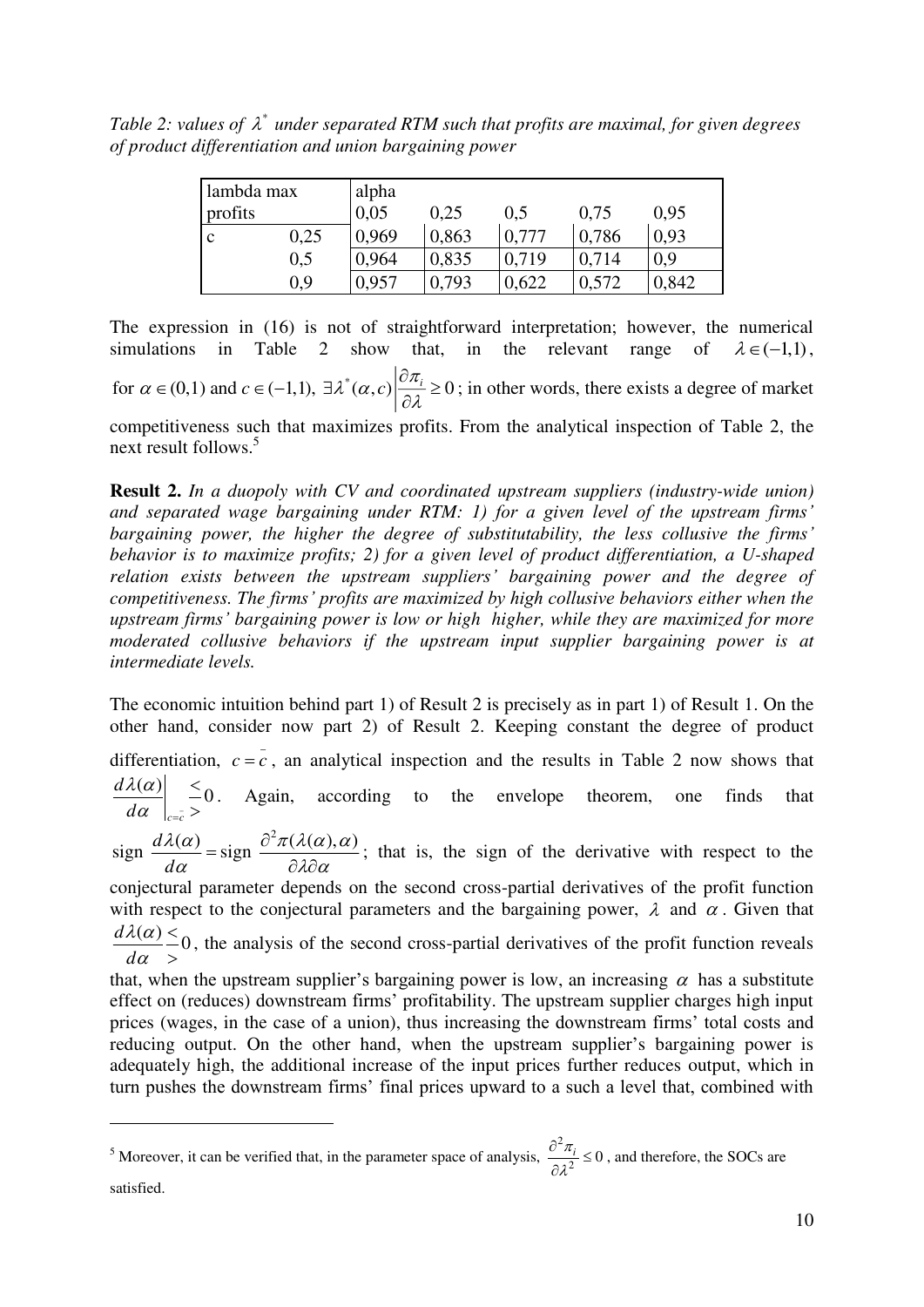the firm's collusive behavior, has complementarity on downstream firms' profitability. The combined positive effects due to output restriction on downstream firms' revenues overcome the negative effects of higher wages on their total costs.

In summary, the above results show that the bargaining structure/coordination activities in the upstream industry (unionized labor market) have a deep impact on the competitive degree of the downstream industry, showing that downstream firms do not always have an interest in excessive collusive behaviors. Thus, when the government and the antitrust authorities want to design a policy intervention to shape the product market competitiveness, a close look at the related upstream sectors practices or the labor market institution in place is needed.<sup>6</sup>

## **3. Conclusion**

Making use of a CD model in a vertically related duopoly market (alternatively interpreted as a unionized duopoly), this paper has investigated how coordination among the upstream input suppliers (unions) in the bargaining process affect the downstream market competition level and profitability. The paper has shown that collusive-like behaviors, but not full collusion, ensures downstream firms' highest profits, depending on the degree of product differentiation and the relative parties' bargaining power. In detail, for a given level of the upstream suppliers' bargaining power, the more differentiated the products are, the higher the level of collusion among downstream firms that maximizes profits, irrespective of the negotiations' structure. On the other hand, with decentralized, uncoordinated input price (wage) negotiations, for a given level of the product differentiation, the higher the upstream suppliers' bargaining power, the less collusive the firms' behavior is to maximize profits, and with upstream firms' bargaining coordination, there is a U-shaped relation between the upstream firms' bargaining power and the downstream sector's competition level. In fact, downstream firms' profits are maximized by a high level of collusion either when the upstream firms' bargaining power is low or high, while profits are maximized for moderated collusive behaviors if the upstream firms' bargaining power is at intermediate levels. As a consequence, when designing a policy intervention to regulate product market competition in an industry, government and antitrust authorities need a comprehensive analysis of the related upstream sectors practices (or the labor market institution in place).

The results of the model are based on several restrictions. In fact, the analysis is limited to precise analytical forms for the demand and cost functions. A further step would be to check the robustness of the current findings in an extended game framework in which network industries, different production technologies, managerial delegation, and capacity choices are considered.

<sup>&</sup>lt;u>.</u> <sup>6</sup> The qualitative results of the model under upstream bargaining coordination have been tested under different specifications. First, the case in which the upstream suppliers coordinate negotiations and commit to a uniform input price rate has been investigated, confirming the assumption that the upstream input suppliers' outside option is the anticipated monopoly output. Under this specification, the standard result that downstream profits are maximal under full collusion is re-established. Second, the outcome of the upstream bargaining coordination with separated negotiations but with different outside options has been investigated. If the outside option is set as equal to zero, then the qualitative results of the model are confirmed. However, if the outside option for the upstream input suppliers is represented by the equilibrium monopoly output, then the standard result that full collusion guarantees the highest profitability for downstream firms is re-established. Analytical details are available upon request from the authors. To sum up, those extensions confirm that the outcome of input price negotiations is sensitive to the precise characteristics and elements of the bargaining process.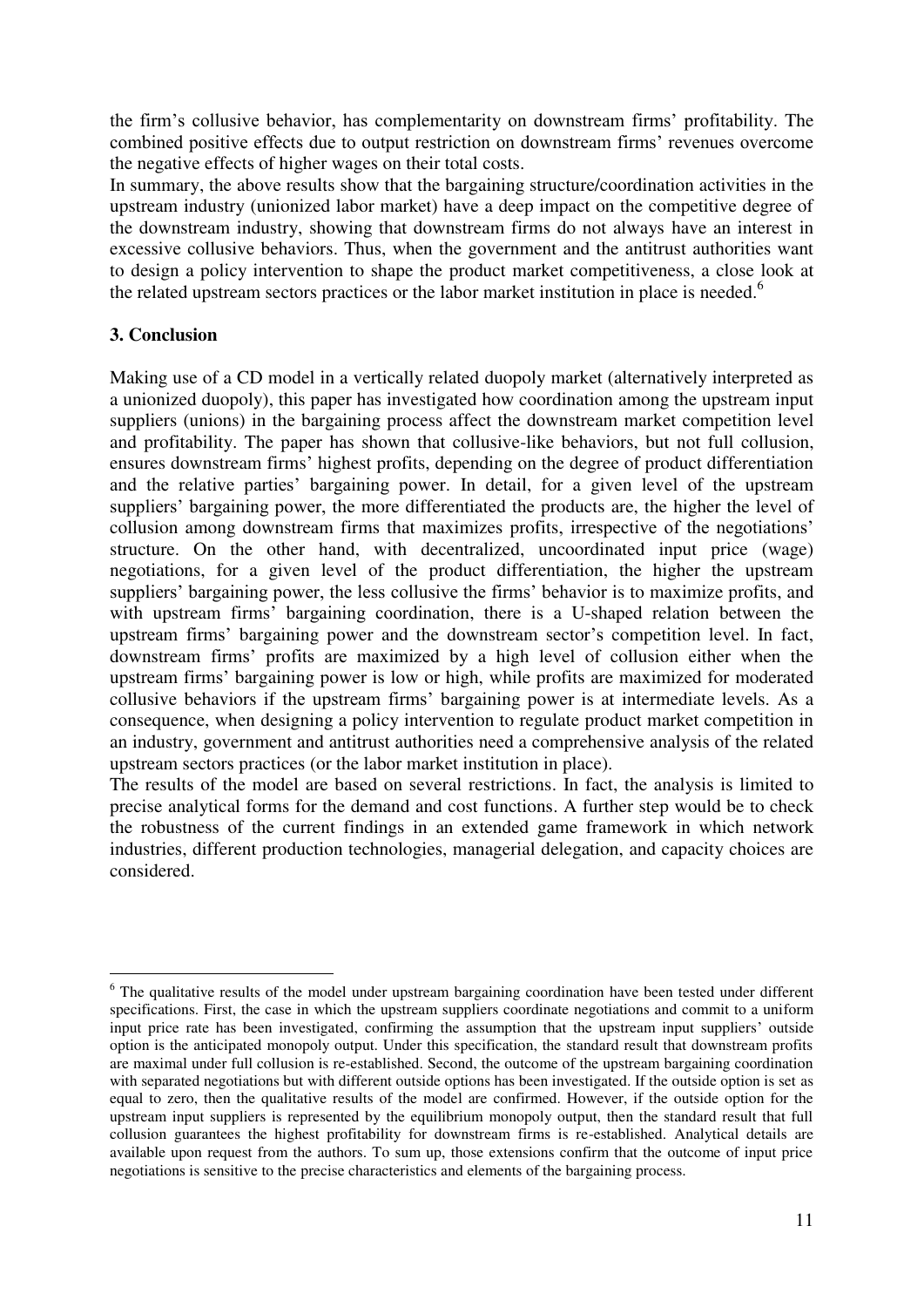### **References**

- Alipranti, M., Milliou, C. and Petrakis, E., 2014. Price vs. quantity competition in a vertically related market. *Economics Letters*, 124(1), 122-126.
- Bárcena-Ruiz, J.C., Garzón, M.B., 2002, The organization of wage bargaining in divisionalized firms. *Australian Economic Papers* 41 (3): 305-319.
- Basak, D., 2017. Cournot vs. Bertrand under centralized bargaining. *Economics Letters*, 154, 124–127.
- Basak, D., and Wang, L.F.S., 2016. Endogenous choice of price or quantity contract & the implications of two-part-tariff in a vertical structure. *Economics Letters*, 138, 53–56.
- Buccella, D., 2011. Corrigendum to "The strategic choice of union-oligopoly bargaining agenda"[Int. J. Ind. Organ. 17 (1999) 1029–1040]. *International Journal of Industrial Organization*, 29(6), 690-693.
- Buccella, D., 2014. Product market competition with differentiated goods and social welfare in the presence of an industry-wide union. *Portuguese Economic Journal*, 13(2), 131- 140.
- Buccella, D., 2015. Unionized duopoly, market competition with differentiated products, and welfare. *Economia e Politica Industriale*, 42(4), 455-473.
- Buccella, D., 2018. The choice of the bargaining agenda in imperfectly competitive markets, Poltext, Warsaw.
- Buccella, D., and Fanti, L., 2018. Profits Under Centralized Negotiations: The Efficient Bargaining Case. *The B.E. Journal of Theoretical Economics*, 1-8. First online 5<sup>th</sup> December 2018, https://doi.org/10.1515/bejte-2017-0176
- Correa-López, M., and Naylor, R. A. 2004. The Cournot–Bertrand profit differential: A reversal result in a differentiated duopoly with wage bargaining. *European Economic Review*, 48, 681-696.
- Correa-López, M., 2007. Price and Quantity Competition in a Differentiated Duopoly with Upstream Suppliers. *Journal of Economics & Management Strategy*, 16(2), 469–505.
- Davidson, C., 1988. Multiunit bargaining in oligopolistic industries. *Journal of Labor Economics* 6 (3), 397-422.
- De Fraja, G., 1993. Staggered vs. synchronised wage setting in oligopoly. *European Economic Review*, 37, 1507–1522.
- Dhillon, A., and Petrakis, E., 2002. A generalised wage rigidity result. *International Journal of Industrial Organization* 20, 285-311.
- Dowrick, S., 1989. Union-oligopoly bargaining. *The Economic Journal*, 99, 1123–1142.
- Fanti, L. and Meccheri, N., 2011. The Cournot-Bertrand profit differential in a differentiated duopoly with unions and labour decreasing returns. *Economics Bulletin* 31, 233-244.
- Fanti, L. and Meccheri, N., 2012. Labour-decreasing returns, industry-wide union and Cournot-Bertrand profit ranking. A note. *Economics Bulletin* 32(1) 894-904.
- Fanti, L., and Meccheri, N., 2014. Profits and competition under alternative technologies in a unionized duopoly with product differentiation. *Research in Economics* 68(2), 157– 168.
- Horn, H., and Wolinsky, A., 1988. Bilateral monopolies and incentives for merger. *RAND Journal of Economics*, 19(3), 408-419.
- Martin, S., 2002. Advanced Industrial Economics ( $2^{nd}$  edition). John Wiley & Sons, Oxford.
- McAfee, R. P., and Schwartz, M., 1994. Opportunism in Multilateral Vertical Contracting: Nondiscrimination, Exclusivity, and Uniformity. *American Economic Review*, 84(1), 210-230.
- Milliou, C., and Petrakis, E., 2007. Upstream horizontal mergers, vertical contracts, and bargaining. *International Journal of Industrial Organization*, 25, 963–987.